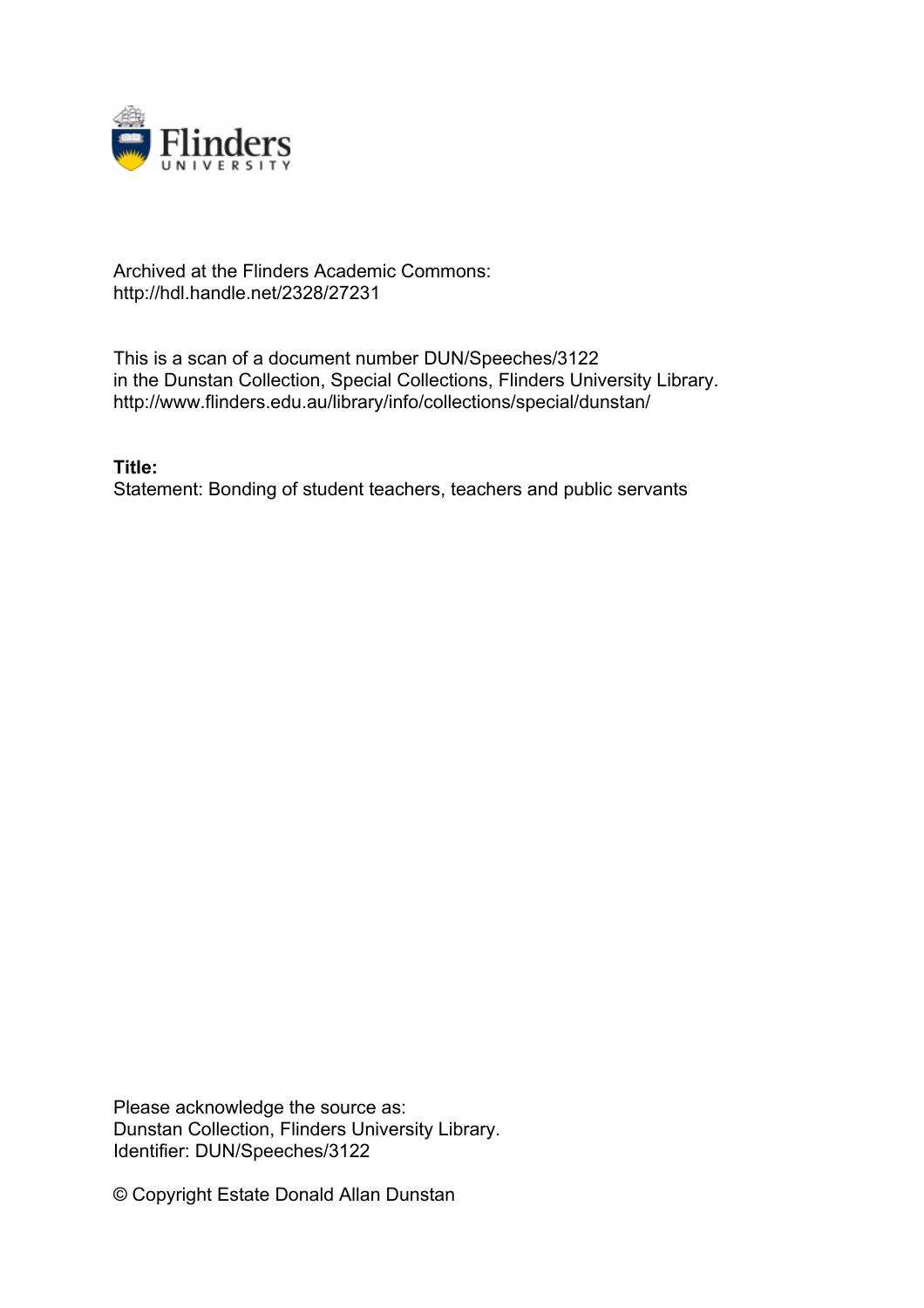$3/22$ 



**STATEMENT** 

**from the Premier** 

Date**.j6,12,76** State Administration Centre, Embargo,

Victoria Square, Adelaide, South Australia 5001 228 4811 -

**The Acting Premier Mr. Des Corcoran today announced a further move on the Government's policy of eliminating the bonding of student teachers, teachers, and public servants.** 

**Mr. Corcoran said this decision was consistent with the Government's earlier decision to abolish bonded scholarships for student teachers as from 1st January, 1975.** 

**The State Government had decided to write-off more than \$1.8 million owed to the Education Department by former teachers or student teachers under bond liability.** 

**The policy came into effect from 6th December, 1976, but it was not retrospective.** 

**Mr. Corcoran said the stage had been reached when the administration cost and difficulty of trying to collect the money owing no longer made the exercise an economic proposition.** 

**In 1;977 no new unbonded scholarships would be offered for undergraduate courses and graduate scholarships for one year would be unbonded.** 

**Mr. Corcoran said: "All distinctions between those training for teaching and those training for other professions have ended."** 

**He said that since the abolition of the bonding system, the policy had been to continue to recover debts from bond defaulters whether the bond was broken before or after January, 1975, and to hold previously bonded students to the requirements to render service.** 

**Mr. Corcoran said the effect of the new policy was that teachers currently in service and under bond, would not be held to the terms of the agreement.** 

. . . /2. . . . .